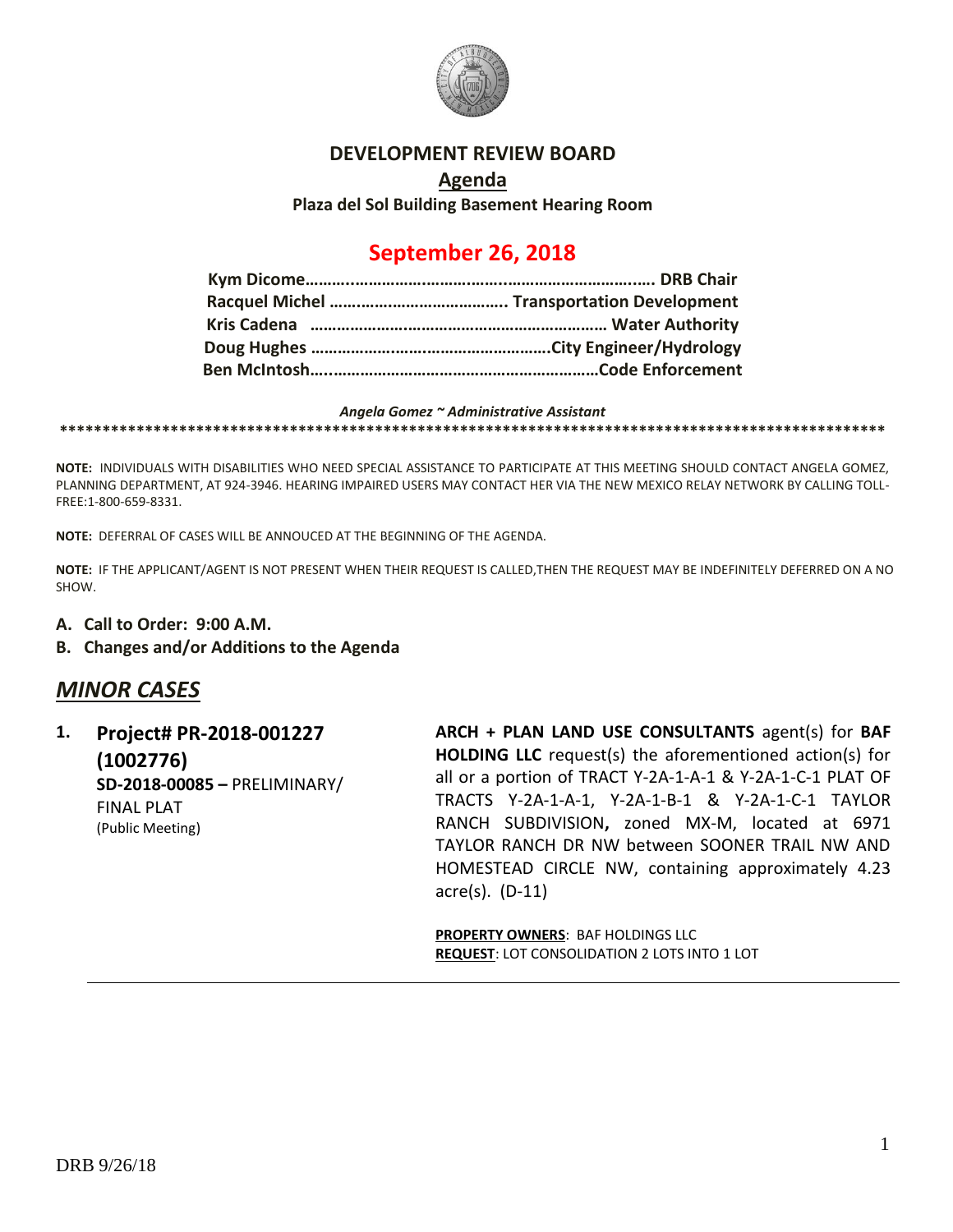**2. Project# PR-2018-001566 (1011540) SD-2018-00083** – PRELIMINARY/FINAL PLAT (Public Meeting) **ARCH + PLAN LAND USE CONSULTANTS** agent(s) for **NEW CAL INVESTMENTS** request(s) the aforementioned action(s) for all or a portion of LOTS 31 & 32 MRGCD MAP #34**,** zoned R-A, located at 2123 CANDELARIA NW east of RIO GRANDE BLVD NW, containing approximately .62 acre(s). (G-13)*[Deferred from 9/19/18]* **PROPERTY OWNERS:** RUDOLPH RAMIREZ **REQUEST**: LOT LINE ADJUSTMENT *SKETCH PLAT* **3. Project# PR-2018-001591 (1009069) PS-2018-00026**- SKETCH PLAT **ARCH + PLAN LAND USE CONSULTANTS** agent(s) for **EAST END HOLDINGS LLC** request(s) the aforementioned action(s) for all or a portion of LOTS 19 – 24 & TRACT 5-A**,**  EAST END ADDITION, zoned MX-M, located on VERMONT ST NE north of LOMAS BLVD NE, containing approximately 1.3642 acre(s). (J-19) **PROPERTY OWNERS**: EAST END HOLDINGS LLC **REQUEST**: LOT CONSOLIDATION FROM 7 LOTS INTO 1 LOT **4. Project# PR-2018-001595 PS-2018-00028**- SKETCH PLAT **WAYJOHN SURVEYING** agent(s) for **WESCOTT PROPERTIES LLC** request(s) the aforementioned action(s) for all or a portion of LOTS 16 & 17, BLOCK X, ATLANTIC & PACIFIC ADDITION, zoned R-MH, located at 615 IRON AV SW, between  $7<sup>TH</sup>$  AND  $6<sup>TH</sup>$  STREET SW, containing approximately 0.1630 acre(s). (K-14) **PROPERTY OWNERS**: WESCOTT PROPERTIES LLC **REQUEST**: LOT CONSOLIDATION FROM 2 LOTS INTO 1 **5. Project# PR-2018-001596 (1006742) PS-2018-00029** - SKETCH PLAT **WAYJOHN SURVEYING** agent(s) for **JOHN AND SUSAN DAUGHERTY** request(s) the aforementioned action(s) for all or a portion of LOT 10-A, BLOCK 14, EAST BUSINESS ADDITION and LOT 5, BLOCK 2, RHODE'S SANDIA VISTA ADDN**,** zoned MX-M and R-1C, located on DOROTHY ST NE north of CENTRAL AVE NE and west of JUAN TABO BLVD NE, containing approximately 0.5465 acre(s). (L-21) **PROPERTY OWNERS**: DAUGHERTY JOHN W & SUSAN L **REQUEST**: LOT LINE ADJUSTMENT